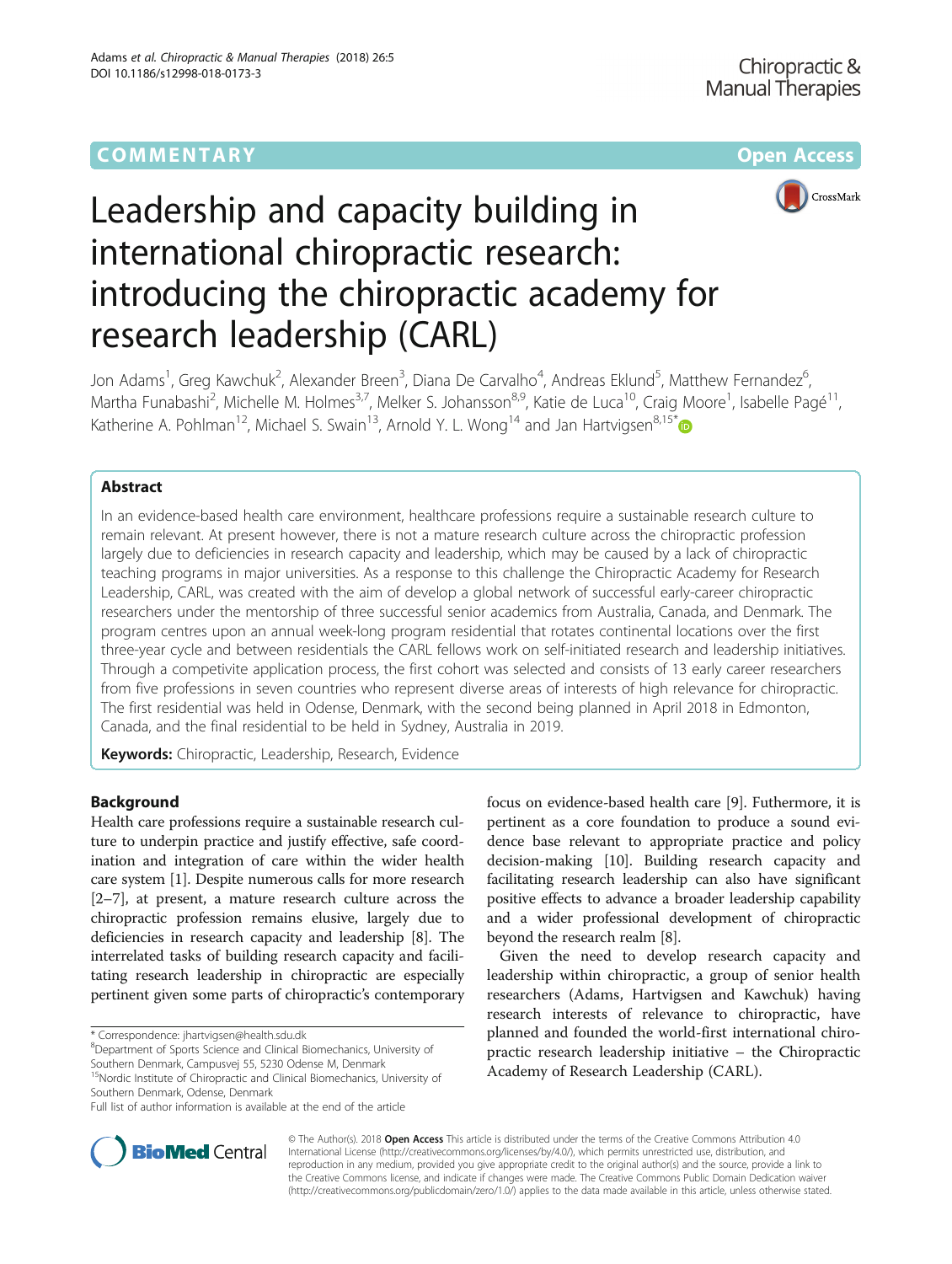### The aims of the CARL program

The CARL program is driven by a number of distinct but interrelated aims. While there are undoubtedly significant pockets of chiropractic research activity dotted around the world, a challenge for many in this field has been a lack of global networks and infrastructure. The primary aim of the CARL program is therefore to address this gap through mentoring of early career researchers into a cohesive cohort. As such, this program provides an opportunity for geographically disparate researchers to share interests and insights and ultimately develop longstanding, hopefully lifelong, friendships and collaborations helping to develop a critical mass of successful early-career chiropractic researchers on the international stage.

Another aim of the CARL program is to encourage multi-disciplinary perspectives and cooperation in chiropractic research – not only across different disciplinary trainings and expertise but also across the researcher/ practitioner fields and chiropractic/non-chiropractic divide where those exist. As with many budding research fields, chiropractic academia can in some cases be a highly competitive environment and CARL encourages appointed Fellows to co-ordinate and collaborate their efforts wherever possible.

The program also aims to provide much-needed 'timeout' from the day-to-day pressure of work environments allowing space and time to reflect and consider longerterm, deeper issues around both individual career development and strategic blue-sky planning for the profession more broadly.

CARL further aims to develop confidence amongst these future leaders in the profession. It is important for a research culture that researchers are confident both in their own location in the research and academic world as well as in their discipline and focus or topic. This can be as simple as reaffirming that chiropractic is indeed an important field amongst many others in the health system worthy of its own independent and integrative examination and assessment.

The CARL program additionally aims to provide direct mentorship, support and advice to a cohort of CARL Fellows regarding their own research focus, strategic development and career pathway. There are countless potential opportunities and hazards in advancing any academic career and CARL encourages Fellows to identify and explore these in a 'safe' place away from what can sometimes be the competitively-driven environment of a home institution. Peer-support is a core ingredient in advancing this aim. Importantly, 50% of the program's contact time focuses on providing leadership skills and identifying leadership opportunities within the profession. This critical feature recognizes that a relatively small percentage of early career health researchers remain within academia in the face of high rejection rates and an increasingly competitive environment [[11](#page-5-0)–[13\]](#page-5-0). The CARL program not only helps strengthen future researchers, but also aims to build a cohort of high-functioning leaders who have been exposed to other career opportunities within chiropractic.

Finally, CARL aims to promote and produce a prolific range of tangible research outputs and products helping to bolster and coordinate efforts to build an evidence base to inform practitioners, patients, policymakers and other relevant stakeholders. The focus is upon not only development of new collaborative projects and project funding but also dissemination via peer-review publications, professional and research conferences and community-based engagement.

#### Core principles of CARL

A number of core features are arguably important to develop sustainable, effective health research capacity and leadership. Foremost, the development should acknowledge and reflect issues and topics of relevance to practitioners and their patients. Unfortunately, health research to date, beyond and within chiropractic, has illustrated a disconnect between research and clinical practice [\[14](#page-5-0)–[16](#page-5-0)], and it is important that future chiropractic enquiry not be defined by these same challenges [\[17\]](#page-5-0).

Another core feature of CARL will be the camaraderie of high achieving, like-minded individuals placed together within a supportive and productive environment. It is known that feelings of isolation, the lack of professional support and/or recognition from within the chiropractic profession are substantial challenges faced by higher-degree chiropractic research students and can be a major barrier to research retention [[18](#page-5-0)]. Moreover, the challenges of career advancement within a competitive climate, overcoming disappointment and managing researcher 'burnout' are often either dealt with in isolation or not discussed. While most chiropractors opt for clinical practice, providing mentorship in a safe, prosperous environment for early career researchers will enhance their research capability, leadership and career development.

Another closely related core feature of CARL is to encourage and reflect both a broad range of perspectives beyond the chiropractic profession and the investigation of topics that stretch beyond those exclusively of interest to chiropractic. As such, CARL will include collaborations and an interface with experts from across the wider academy (e.g. clinical researchers, trial methodologists, public health and health service researchers, social scientists and health economists amongst many others) not only enriching empirical investigation but also safeguarding research from adopting predominantly or exclusively 'chiropractic-centric' perspectives.

Multi-discplinary collaboration is also essential to ensuring chiropractic is subjected to the same rigorous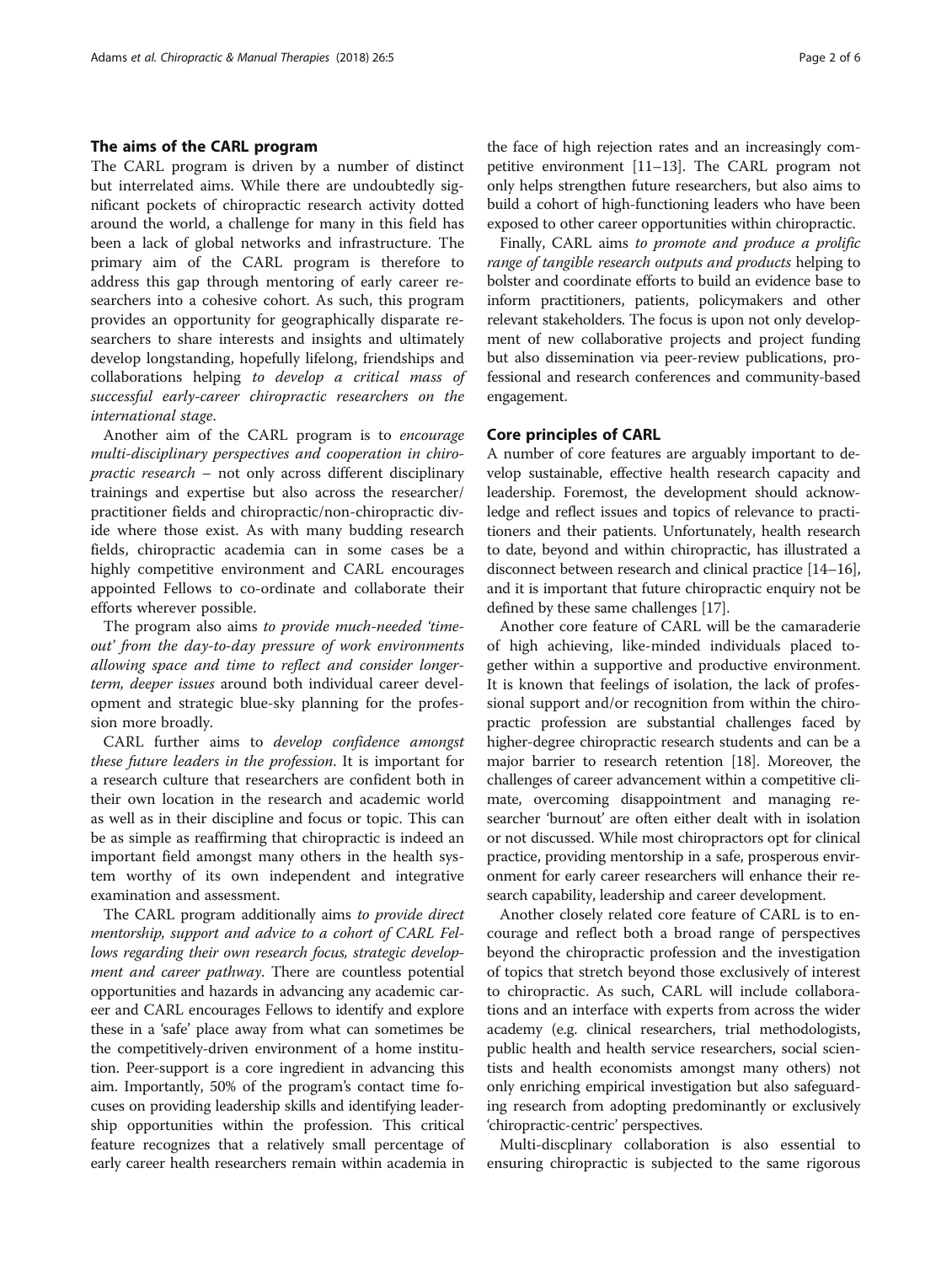critical methodological testing and evaluation as other areas of health practice – a perspective that advances the entire health care field within and beyond conventional medical practice. Such a stance helps maintain internal and external validity and provides the potential for a legitimate evidence base essential if chiropractic care is to advance within the wider health system.

Finally, it is important to develop chiropractic research focus beyond the short-term [[19](#page-5-0)]. CARL will develop a road-map and the infrastructure to facilitate strategic research direction, growth and sustainability for future investigators and investigations will encourage a coordinated, big-picture approach – issues of crucial significance given the relative infancy of the chiropractic research culture in many jurisdictions around the world.

#### The evolution and methodology of CARL

CARL was initially built upon the personal experience of Distinguished Professor Jon Adams as an appointed Senior Fellow (2009) on the Oxford International Primary Care Research Leadership Program at the Nuffield Department of Primary Care Health Sciences, University of Oxford [\(www.phc.ox.ac.uk](http://www.phc.ox.ac.uk)). In late 2015 Distinguished Professor Adams, Professor Hartvigsen and Professor Kawchuk collaborated on the idea of a similar international research leadership program around chiropractic and the concept of the CARL Program was founded. The CARL Program identifies and mentors talented, promising early career researchers over an initial threeyear period with future program years planned.

The design and content of the CARL Program was in part informed by the list of aims outlined earlier as well as the foundational features of the Oxford International Primary Care Research Leadership Program. As a result, the program centres upon an annual week-long program residential that rotates continental locations over the first three-year cycle. Each residential consists of an intense week of activities whereby Fellows receive individual mentorship, problem-solving, career development, insights into academic and research management and presentations and workshops from invited international senior academics. Alongside these structured sessions and activities, Fellows are also allocated time to explore areas of mutual interest for collaboration and partnership. In addition, an essential feature of the program and residential is to facilitate and encourage 'unstructured', organic interactions and conversations between Fellows who, in many cases, may not have necessarily had an opportunity to investigate and explore collaborative opportunities with each other outside the CARL Program. Between residentials, the Fellows work on research and leadership projects using electronic and internet platforms for project management and communication. Importantly, while the mentors inspire activities, the drive of the program quickly becomes the charge of the Fellows who shape and mold future directions and projects, with mentor support, as their confidence and experience grows.

#### The first CARL cohort

The initial worldwide call for CARL Fellowship submissions attracted over 30 full applications from international candidates. Following extensive peer-review by the founders and a round of short-listed candidate interviews, the first cohort of the CARL program has now been selected and consists of 13 early career leaders from 5 professions in 7 countries who represent diverse areas of interests of high relevance for chiropractic (Table [1](#page-3-0)). Six are women, six are PhD students, four are Postdoctoral Fellowss, three are Assistant Professors, and four work as part time clinicians in addition to their research activities. With regards to their motivations for joining CARL, all Fellows have reported the need for and benefit of being involved in an international network helping to strengthen their research and leadership careers, the importance of receiving explicit mentorship and developing collaborations and friendships from their program involvement.

## Discussion: progress and successes of CARL program to date

Health professions operating beyond the conventional medical profession and curriculum are increasingly realising that they need to increasingly engage with the larger societal agenda of evidence-based practice [\[20](#page-5-0)]. Chiropractic is among the largest health care professions in the world beyond conventional medicine. While there are existing research groups in chiropractic who are productive by any standard, global research activities in chiropractic remain modest. In response to these circumstances, the Chiropractic Academy for Research Leadership (CARL) Program was founded in 2016. This model will provide the longevity and impact to deliver one platform and growth strategy, which is required to develop a mature, sustainable international chiropractic research and leadership culture. With the first cohort of Fellows appointed in late 2016, the inaugural CARL residential was held at the University of Southern Denmark campus in Odense, Denmark in April 2017. The 5-day program included guest lectures from successful young researchers, experienced musculoskeletal research leaders, experts on management and leadership as well as many workshops and social activities. From these interactions and scheduled work time, the primary outcome for the first CARL residential was produced; a catalogue of collaborative research and leadership opportunities for the Fellows to pursue over the coming year. Specifically, the catalogue currently consists of numerous identified academic and leadership projects. In the six months since the first residential in Denmark, CARL Fellows have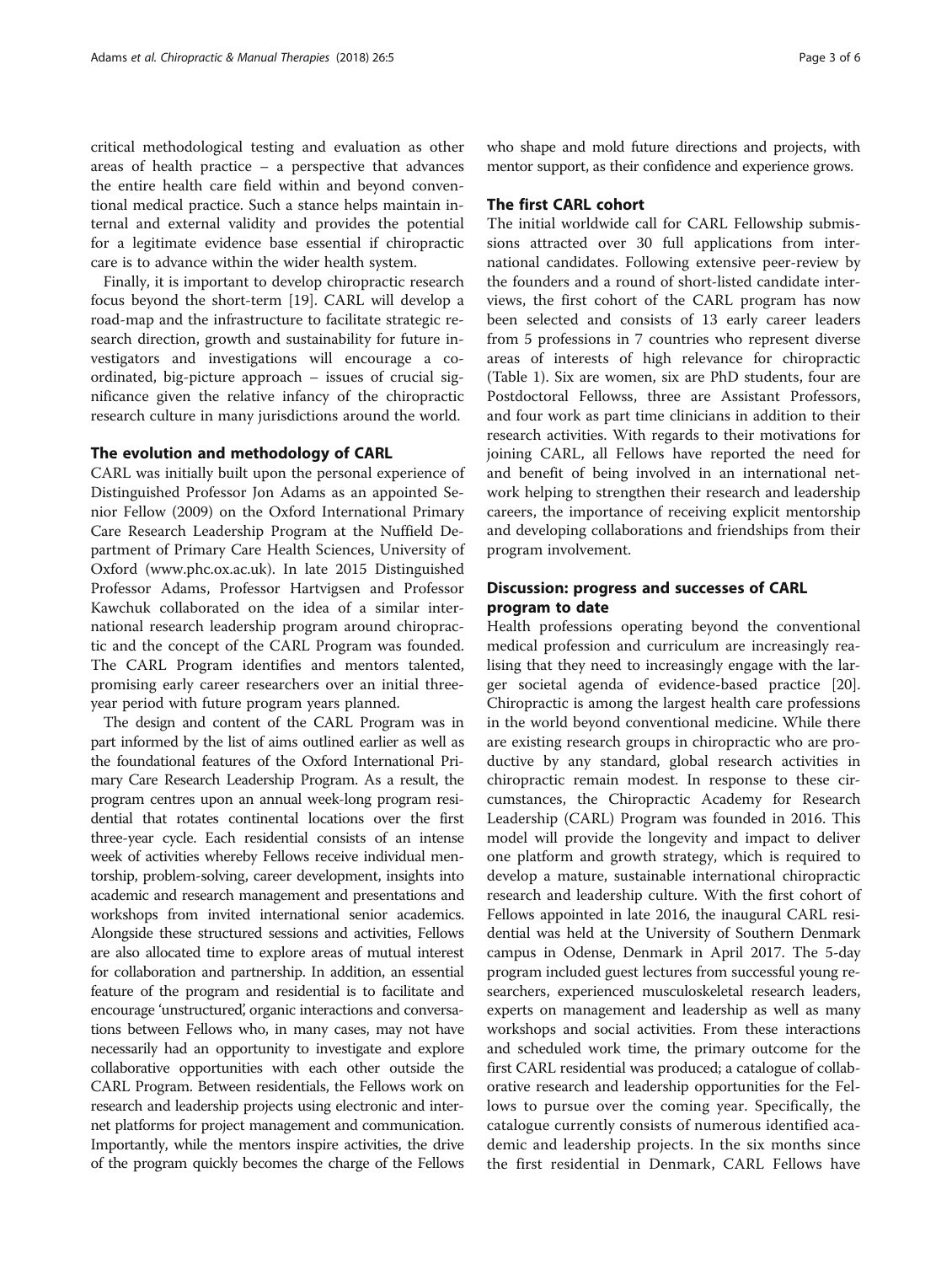| Country, sex,<br>academic degrees                           |                                       | Current positions  Why did you join CARL?                                                                                                                                                                                                                | What do you expect to get<br>out of CARL?                                                                                                                                                                                                                       | How might CARL benefit<br>chiropractic?                                                                                                                                                                                                                                                                                                                                                                                                   |
|-------------------------------------------------------------|---------------------------------------|----------------------------------------------------------------------------------------------------------------------------------------------------------------------------------------------------------------------------------------------------------|-----------------------------------------------------------------------------------------------------------------------------------------------------------------------------------------------------------------------------------------------------------------|-------------------------------------------------------------------------------------------------------------------------------------------------------------------------------------------------------------------------------------------------------------------------------------------------------------------------------------------------------------------------------------------------------------------------------------------|
| Australia, $\beta$ ,<br>chiropractor, MSc                   | PhD student<br>Part-time<br>clinician | Want to be part of global<br>collaboration among ECRs<br>to move chiropractic forward                                                                                                                                                                    | Mentorship and help to<br>participate in research projects                                                                                                                                                                                                      | Coordinated international<br>research planning and output<br>is critical to the progress and<br>standing of the chiropractic<br>profession within mainstream<br>health                                                                                                                                                                                                                                                                    |
| Sweden, $\delta$ ,<br>chiropractor, MSc, PhD time clinician | Post Doc Part-                        | Want to engage in global<br>collaboration and get<br>exposure to other research<br>groups and professional<br>networks with a common<br>focus on chiropractic/<br>manual medicine                                                                        | Get exposure to new methods<br>and applications, expand<br>knowledge and skills.<br>Increased publication output<br>and research experience                                                                                                                     | Help build research capacity<br>in Chiropractic. Increase the<br>output and quality of research<br>relevant to the Chiropractic<br>profession                                                                                                                                                                                                                                                                                             |
| Canada, $\varphi$ ,<br>chiropractor, MSc                    | PhD student Part<br>time clinician    | Huge opportunity for PhD<br>student who wants to<br>continue in the field of<br>chiropractic research and<br>believes international<br>collaboration is of prime<br>importance                                                                           | Become part of strong international<br>network. Develop research skills<br>and independence                                                                                                                                                                     | CARL allows for the development<br>of a strong network of researchers<br>around the word that have the<br>capacity to collaborate and<br>support each other                                                                                                                                                                                                                                                                               |
| Australia, ♀,<br>chiropractor, MSc, PhD time clinician      | Post Doc Part-                        | Want to become part<br>of international network<br>and learn from key<br>international academics<br>in supportive environment                                                                                                                            | Boost in research career and high-<br>quality research output. Broaden<br>opportunities for collaborating<br>with international researchers                                                                                                                     | The CARL leadership projects<br>will benefit all chiropractors,<br>with CARL fellows dedicated<br>to establishing and endorsing<br>initiatives that will foster<br>growth and increased visibility<br>for the chiropractic profession                                                                                                                                                                                                     |
| UK, ♀, Natural<br>therapeutics, MSc                         | PhD student<br>Lecturer               | Want to be able to co-<br>ordinate my research with<br>researchers internationally<br>in order to advance the field                                                                                                                                      | Collaborate with other fellows<br>to identify areas of research<br>priority for the profession.<br>Having mentorship                                                                                                                                            | Through the CARL program,<br>the CARL fellows can plan<br>research projects to have a<br>successful impact in practice<br>and contribute to the international<br>research agenda within chiropractic<br>and the future of the profession                                                                                                                                                                                                  |
| Canada, Q,<br>chiropractor, MSc, PhD Professor              | Assistant                             | I joined CARL to develop<br>and expand my international<br>network for collaborations,<br>for early career mentorship<br>and to ensure my research<br>continues to have an impact<br>in the field of chiropractic                                        | I expect to learn from and work<br>with my colleagues in order to<br>become a better researcher<br>and leader in the chiropractic<br>profession                                                                                                                 | CARL can elevate the profession<br>in terms of research productivity<br>and impact and connect future<br>leaders that can motivate and<br>inspire chiropractic practitioners<br>worldwide to integrate evidence<br>to the benefit of their patients                                                                                                                                                                                       |
| Australia, ♂,<br>chiropractor, PhD                          | Clinician<br>Lecturer                 | To work with like-minded<br>early career researchers,<br>continuing my education<br>in research, and the<br>opportunity to be mentored<br>by leaders in the field                                                                                        | Leadership skills, publication<br>output, friendship and being<br>part of an up-and-coming<br>early research culture within<br>the profession                                                                                                                   | Change the landscape, where<br>private practice providers can<br>appreciate and further utilize<br>high-quality research, impacting<br>their practice in an evidence-<br>based manner - establishing<br>chiropractic cultural authority                                                                                                                                                                                                   |
| Canada, $\varphi$ , physical<br>therapist, MSc, PhD         | Post Doc<br>Research<br>Associate     | To learn from successful<br>mentors as well as to build<br>strong collaborations to assist<br>with increasing the number<br>of publications and planning/<br>conducting future high-quality<br>studies. For my surprise, CARL<br>was much more than that | Learn from mentors' experience<br>get their guidance. To build strong<br>relationships with the other CARL<br>fellows, which will lead to strong<br>collaborations that will significantly<br>contribute to the advancement of<br>chiropractic and SMT research | Bringing the young career<br>researchers that have the<br>greatest potential of becoming<br>successful investigators in<br>chiropractic together, giving<br>them the opportunity to bond,<br>have ideas, work together and<br>support each other is a brilliant<br>idea that paves the way for<br>fruitful collaborations and high-<br>quality studies that will greatly<br>advance the evidence regarding<br>the chiropractic profession |
| Australia, $\beta$ ,<br>chiropractor                        | PhD student<br>Lecturer               | I joined CARL to meet people<br>who share my passion for                                                                                                                                                                                                 | An international network of<br>career long collaborators that                                                                                                                                                                                                   | To exist, a profession must have<br>a knowledge base, quality                                                                                                                                                                                                                                                                                                                                                                             |

<span id="page-3-0"></span>Table 1 Descriptive details about CARL fellows and own statements about reasons for joining CARL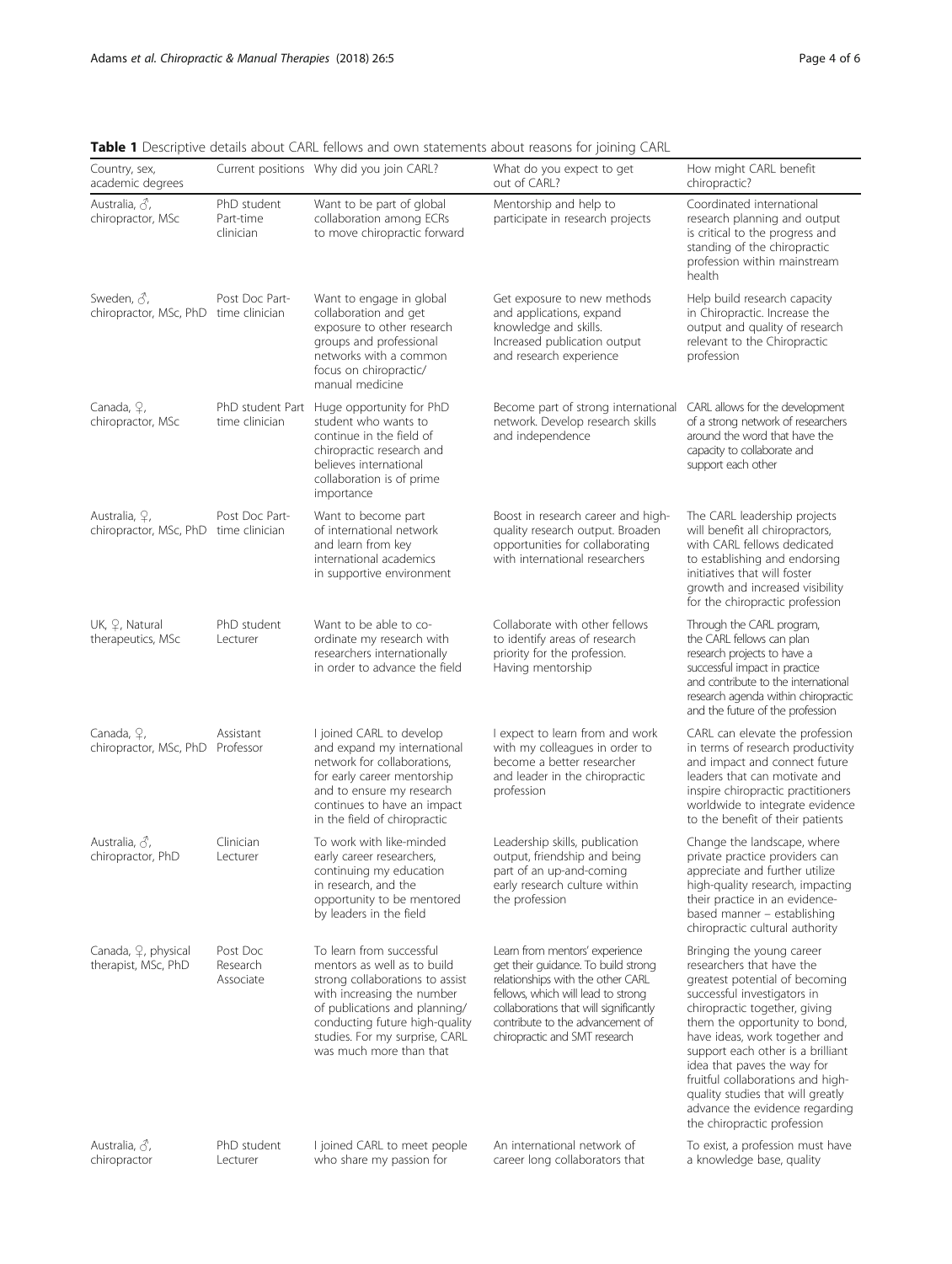| Country, sex,<br>academic degrees                |                                       | Current positions Why did you join CARL?                                                                                                                                                                                                                                  | What do you expect to get<br>out of CARL?                                                                                                                                                                                                                     | How might CARL benefit<br>chiropractic?                                                                                                                                                                                                                                                                                                                                                                                                    |
|--------------------------------------------------|---------------------------------------|---------------------------------------------------------------------------------------------------------------------------------------------------------------------------------------------------------------------------------------------------------------------------|---------------------------------------------------------------------------------------------------------------------------------------------------------------------------------------------------------------------------------------------------------------|--------------------------------------------------------------------------------------------------------------------------------------------------------------------------------------------------------------------------------------------------------------------------------------------------------------------------------------------------------------------------------------------------------------------------------------------|
|                                                  |                                       | developing the scholarship<br>of chiropractic, and to work<br>collaboratively with them into<br>the future for the befit of<br>the community                                                                                                                              | will answer important research<br>questions and expand the<br>relevant knowledge base and<br>international leadership                                                                                                                                         | education, and ongoing expansion<br>of that knowledge base through<br>postgraduate scholarly activity<br>and research. CARL serves a<br>necessary contribution from<br>a profession to the betterment<br>of society                                                                                                                                                                                                                        |
| UK, $\beta$ , MSc, PhD                           | Post Doc                              | I applied to join CARL to put<br>my work into the context of<br>other chiropractic researchers.<br>My long-term aim is to<br>understand dynamic<br>individualized biomechanical<br>factors in low back pain and<br>help to explain the effects<br>of spinal manipulation. | The CARL program has helped<br>help me to gain a deeper<br>appreciation of research areas<br>beyond my own focus in<br>biomechanics. In return, it is my<br>hope that my own expertise in<br>biomechanics might help the<br>other CARL fellows                | A community of early career<br>researchers from across the<br>board of chiropractic research<br>based all over the world can<br>do more for the scientific<br>progress of the profession<br>than individual experts aligned<br>to their more disparate and<br>isolated topics.<br>I am confident that this program<br>can promote a synergy between<br>the biological, physiological and<br>social aspects of the<br>biopsychosocial model |
| Denmark, $\beta$ ,<br>chiropractor, MSc          | PhD student                           | CARL came across as a great<br>opportunity to meet like-minded<br>research colleagues and friends,<br>for sharing experiences and<br>improving research-related skills                                                                                                    | CARL constitutes an excellent<br>Forum, just like a greenhouse,<br>where we can discuss issues<br>and barriers related to research<br>and career development, learn<br>and be inspired; collaborate,<br>and ultimately flourish as<br>health care researchers | CARL will strengthen the<br>profession by facilitating<br>international research<br>collaborations, fostering<br>future leaders and thereby<br>further position the<br>chiropractic profession as<br>an important contributor<br>to health care and health<br>care research globally                                                                                                                                                       |
| USA, $\mathcal{Q}$ , chiropractor,<br><b>MSc</b> | PhD student<br>Assistant<br>Professor | CARL opens up the opportunity<br>to create the most impactful<br>and innovative chiropractic<br>research, which is my desire<br>for the special pediatric,<br>pregnant, and post-partum<br>population                                                                     | As the solo chiropractic clinical<br>scientist, CARL is for mentorship<br>in research capacity building.<br>With this network, chiropractic<br>research could become united,<br>cohesive, and impactful                                                       | CARL just fast-tracked chiropractic<br>research by networking early<br>career scientists and providing<br>the platform for collaboration.<br>This effort will undoubtingly impact<br>the current evidence-based<br>chiropractic literature gap and most<br>importantly the management and<br>care of chiropractic patients                                                                                                                 |
| Hong Kong, physical<br>therapist, MSc, PhD       | Assistant<br>Professor                | As an early career researcher<br>with a passion to conduct<br>high quality research, I want<br>to have some mentors and<br>peers to guide and support<br>my research journey                                                                                              | To broaden my research<br>skills and network through<br>collaboration. I am determined<br>to be a prominent research<br>leader and conduct impactful<br>chiropractic research and<br>nurture new research leaders                                             | Given the complexity of spinal<br>problems, it is important to<br>coordinate personal resources<br>from different disciplines. This<br>program can empower the<br>next generation of chiropractic<br>research leaders through research<br>collaborations, grant writing<br>and knowledge translation                                                                                                                                       |

Table 1 Descriptive details about CARL fellows and own statements about reasons for joining CARL (Continued)

 $\mathcal{Q}$  = Female

 $\hat{\circ}$  = Male

submitted a variety of papers to peer-reviewed journals and have completed numerous leadership activities. A fellow-driven newsletter will be released twice a year, with the first and subsequent newsletter available at [https://](https://chiroresearchfellows.wordpress.com/) [chiroresearchfellows.wordpress.com/](https://chiroresearchfellows.wordpress.com/).

The next residential is now being planned for Edmonton, Canada in April 2018 and will bring the Fellows together to seed the Program catalogue with new ideas and review progress as well as provide additional

advanced training in research productivity and leadership skills. The following week, the CARL Fellows will also take part and showcase their abilities at the Canadian Chiropractic Association Convention in Calgary.

## Conclusion

The long-term aim of CARL is to develop the essential leadership skills and experiences to take on senior CARL mentorship appointments and help secure the successful